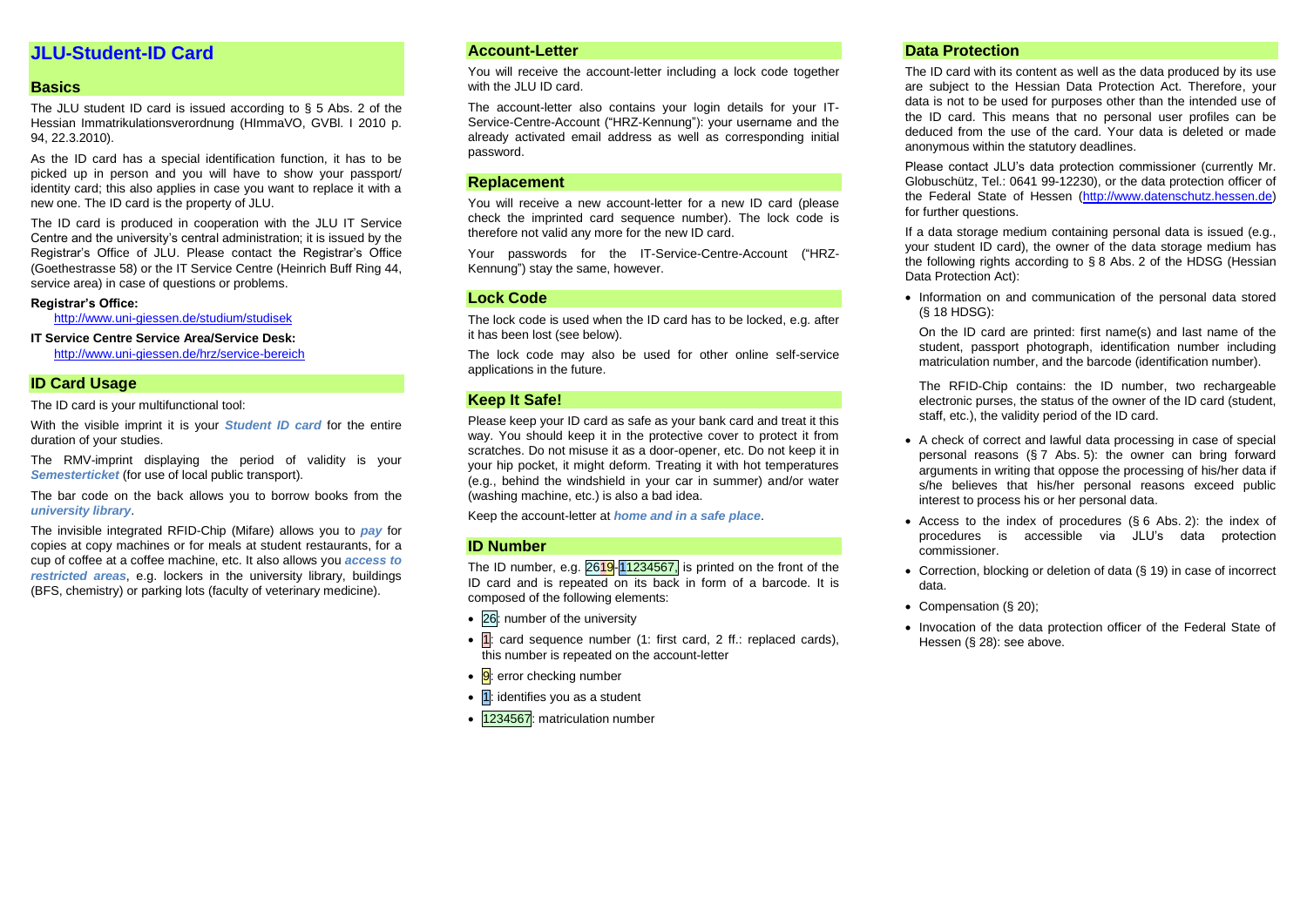#### **Loss and Locking of ID Card**

If an ID card get lost or have been accessed by a third party, the ID card has to be locked. You can communicate the loss of your ID card or your wish to lock the ID card by indicating your lock code.

#### **Locking your ID card**:

<https://www.uni-giessen.de/chipkarte/sperrantrag.html>

as well as

- send a fax to the IT Service Centre: 0641 99-13019,
- send a letter to the Registrar's Office or go to the Registrar's Office.

You will need to give your lock code, name, address, and – if possible – ID card number. Should your lock code and ID card number not be available, please indicate this in your letter or fax. In this case you should at least give your telephone number.

If you do not explicitly indicate that you only want a temporary locking of the ID card (or the temporary locking is not revoked early enough by the card holder), it will be finally locked. This necessitates the issue of a new ID card (currently  $\epsilon$  50, including refundable deposit) if (e.g. due to loss of the ID card or damage of the card) it's not the university which is responsible for the locking of the card.

The electronic purses cannot be locked. Any person with access to the card can use the electronic purses.

#### **Re-Matriculation and ID Card Update**

Re-matriculation for the next semester takes place automatically once you have paid the semester contribution. With your student ID card you can print out your student certificates for the respective semester at the self-service print-stations of the Registrar's Office in Goethestrasse 58.

The RMV-Ticket (...Semester-Ticket" for local public transport) is valid until the end of the semester and is updated when you print out your student certificates for the next semester. An expiry date in the mifare chip which may be read by the electronic purses (see below) is also updated during this process.

#### **Returning Your ID Card**

If you return your student ID card within one year after your exmatriculation, you will get your deposit back. If you withdraw your matriculation or if you exmatriculate before the end of the semester, you will have to hand in your ID card immediately

## **Electronic Purse**

The ID card includes two *separate* electronic purses.

The *electronic copy purse* can be charged at various stations at JLU and used for copy machines and the flexible print-function ("Follow-me-Printing") of JLU.

**Print-and-Copy-System** (Follow-Me-Printing): <http://www.uni-giessen.de/kopierer>

The *electronic purse of the Studentenwerk (Student Services)* can be charged at *other* stations in student restaurants and cafeterias up to an amount of  $\epsilon$  100. Payments are made with the use of an alias-function and independently from JLU. The system uses the cash office of the Studentenwerk/Student Services.

In case of malfunction of the electronic purse or at the end of the use of the ID card please contact the Studentenwerk/Student Services for a refund.

If a card is lost, the finder could use the electronic purses. It is not possible to lock the electronic purses or to get the money back.

## **IT-Service-Centre Account, Email**

The IT-Service-Centre account comprises the username ("Benutzerkennung"), your password and an email account (with backup, spam filters and antivirus software). *According to the HRZ terms of use, you must regularly read mail in this account* (e.g. because of delivery of reminders by the library).

We recommend that you change your password soon.

With the LDAP password you can also enter the self-service area where you can inspect und partially edit your personal data which are stored at the JLU IT Service Centre.

The account also includes internet access (in your student dormitory and at public work stations, accessible with wireless LAN and public data outlets), web space for your personal web pages, access to various databases (bibliographic databases, reference databases, etc.), e-learning platforms (*Stud.IP*, ILIAS, etc.) exam registration (*Flexnow*), and other personal or intranet web services.

#### **Password change:**

<http://setup.uni-giessen.de/08>

#### **Exam registration Flexnow:**

[https://flexnow.uni-giessen.de](https://flexnow.uni-giessen.de/)

**E-Learning Stud.IP:**

[https://studip.uni-giessen.de](https://studip.uni-giessen.de/)

**Configuration of email software:** <http://setup.uni-giessen.de/L6>

**Access to the internet** (student dormitory, WLAN, VPN): <http://www.uni-giessen.de/hrz/svc/netz/campus>

*Published by: JLU IT Service Centre, director: Dr. Michael Kost last updated: September 19, 2017 (Ba/HP)*





JLU Giessen > Chipkarte

# **IT Service Centre (HRZ) of Justus Liebig University Giessen**





## Digital Identity JLU Student ID Card Username Email Address

IT Service Centre (HRZ)

Heinrich Buff Ring 44 D-35392 Giessen

Tel.: 0641 99-13100 Fax: 0641 99-13019